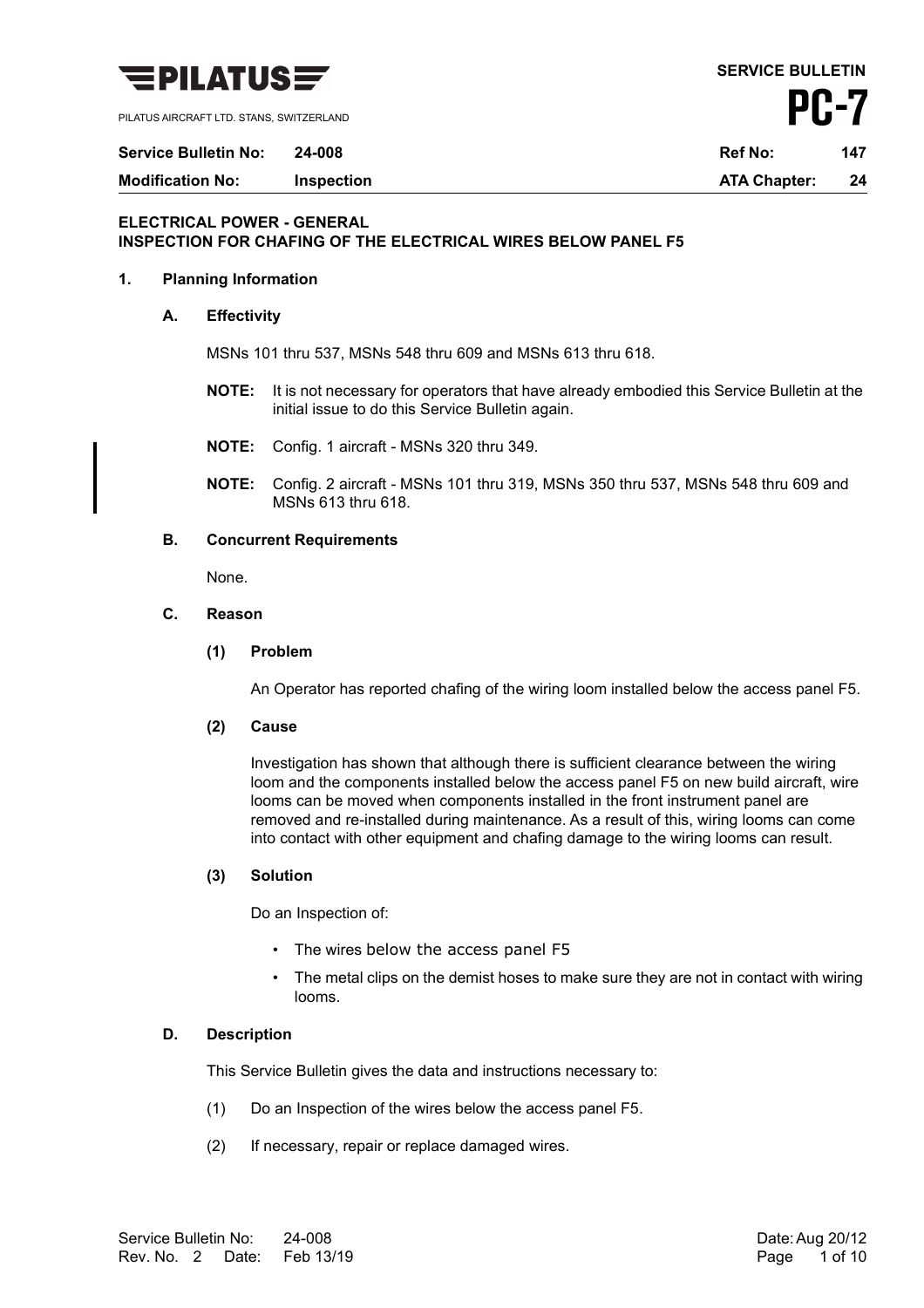



- (3) If necessary, install a protective sleeve on the wires.
- (4) Do a visual inspection of the metal clips on the demist hoses.
- (5) If necessary, adjust the orientation of the clips.
- (6) Report all findings to Pilatus.

Revision No. 1 of this Service Bulletin is issued to extend the effectivity of this Service Bulletin and to include additional criteria to the inspection requirement in Para. 3.B.(1).

Revision No. 2 of this Service Bulletin is issued to add Config. 1 and Config. 2 effectivity to enable provision for the addition of ATA 100 AMM references in the Service Bulletin.

### **E. Compliance**

Mandatory.

Accomplishment required not later than 120 days after the effective date of this Service Bulletin.

### **F. Approval**

The technical content of this Service Bulletin is approved under the authority of Pilatus Aircraft Ltd.

Pilatus advises Operators/Owners to check with their delegated Airworthiness Authorities for any changes, local regulations or sanctions that may affect the embodiment of this Service Bulletin.

### **G. Copyright Information**

© Pilatus Aircraft Ltd. This document contains proprietary information that is protected by copyright. All rights are reserved. No part of this document may be copied, reproduced or translated to other languages without the prior written consent of Pilatus Aircraft Ltd.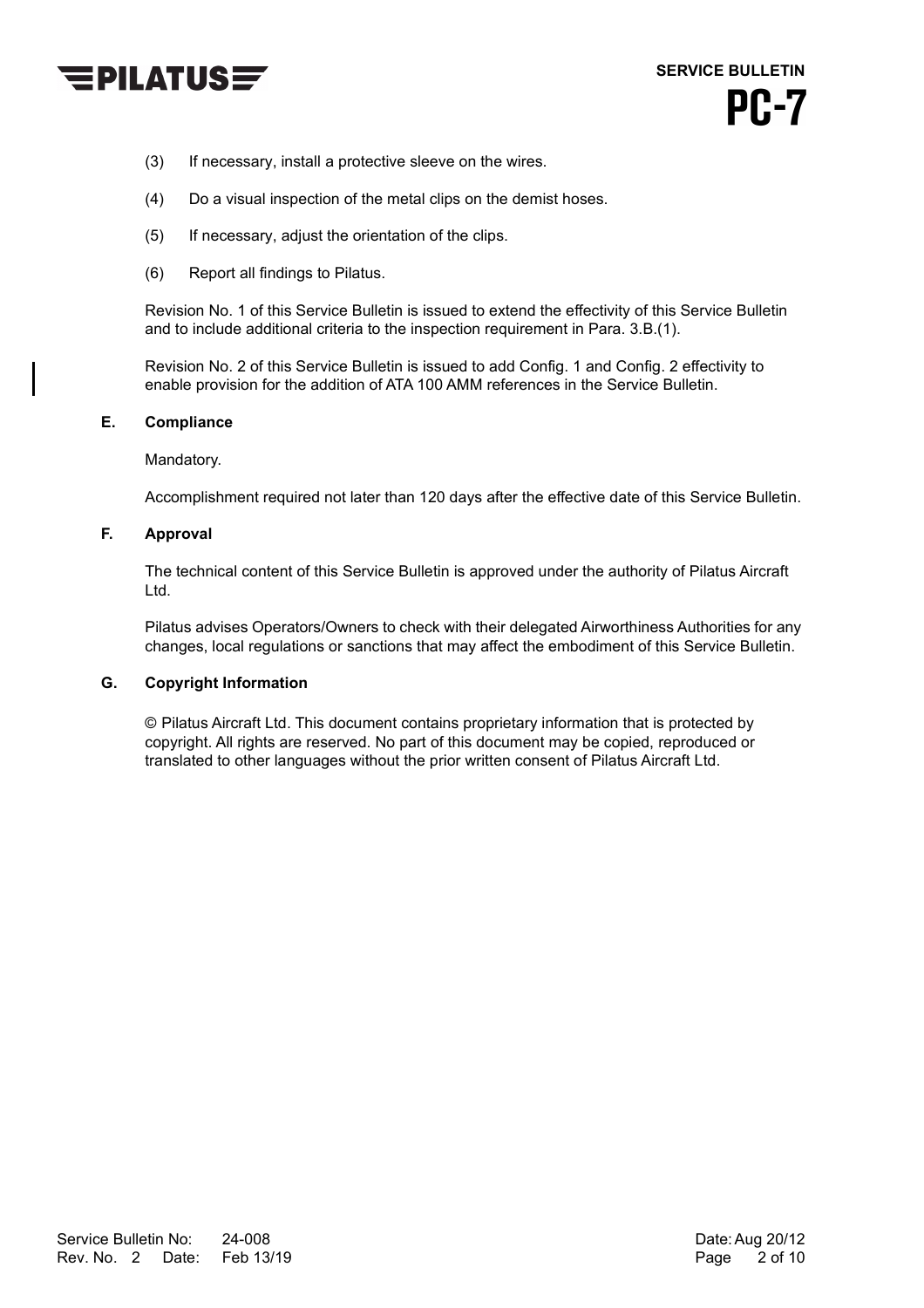

**H. Manpower** 

|    |        |                                                                   | <b>Man-Hours</b><br>Inspection | <b>Man-Hours</b><br><b>Repair Wire(s)</b><br>(Per Wire) | <b>Man-Hours</b><br><b>Replace Wire(s)</b><br>(Per Wire) |
|----|--------|-------------------------------------------------------------------|--------------------------------|---------------------------------------------------------|----------------------------------------------------------|
|    |        | Preparation                                                       | 1.0                            |                                                         |                                                          |
|    |        | Do an Inspection of the wires below the<br>access panel F5.       | 1.0                            |                                                         |                                                          |
|    | wire). | If necessary, repair damaged wires (per                           |                                | 0.5                                                     |                                                          |
|    | wire). | If necessary, replace damaged wires (per                          |                                |                                                         | 4.0                                                      |
|    |        | If necessary, install a protective sleeve on<br>the wires.        |                                | 1.0                                                     |                                                          |
|    |        | Do a visual inspection of the metal clips on<br>the demist hoses. | 0.5                            |                                                         |                                                          |
|    | clips. | If necessary, adjust the orientation of the                       | 0.5                            |                                                         |                                                          |
|    |        | Report all findings to Pilatus.                                   | 1.0                            |                                                         |                                                          |
|    |        | Close up                                                          | 1.0                            |                                                         |                                                          |
|    |        | <b>TOTAL MAN-HOURS</b>                                            | 5.0                            | 1.5                                                     | 4.0                                                      |
| I. |        | <b>Weight and Balance</b>                                         |                                |                                                         |                                                          |
|    | (1)    | <b>Weight Change</b>                                              |                                |                                                         |                                                          |
|    |        | Negligible.                                                       |                                |                                                         |                                                          |
|    | (2)    | <b>Moment Change</b>                                              |                                |                                                         |                                                          |
|    |        | Negligible.                                                       |                                |                                                         |                                                          |

# **J. Electrical Load Data**

Not changed.

# **K. Software**

Not changed.

# **L. References**

 $\overline{\phantom{a}}$ 

For Config. 1 aircraft:

Aircraft Maintenance Manual (AMM): P2-A-06-40-00-00A-055A-A, P2-A-20-31-00-00A-070A-A.

For Config. 2 aircraft:

AMM: 12-00-00, 20-31-00.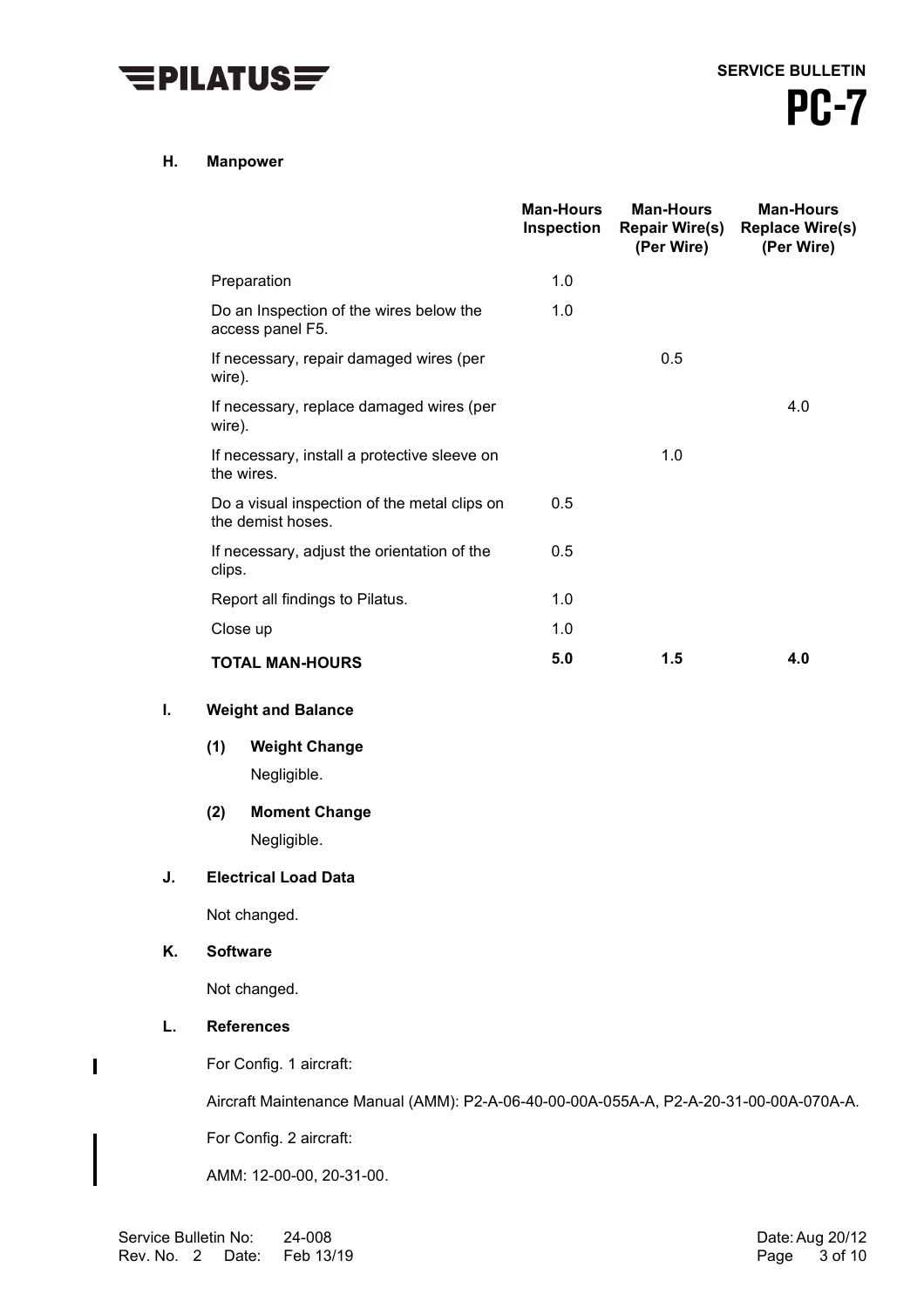



# **M. Publications Affected**

None.

**N. Interchangeability of Parts**

Not applicable.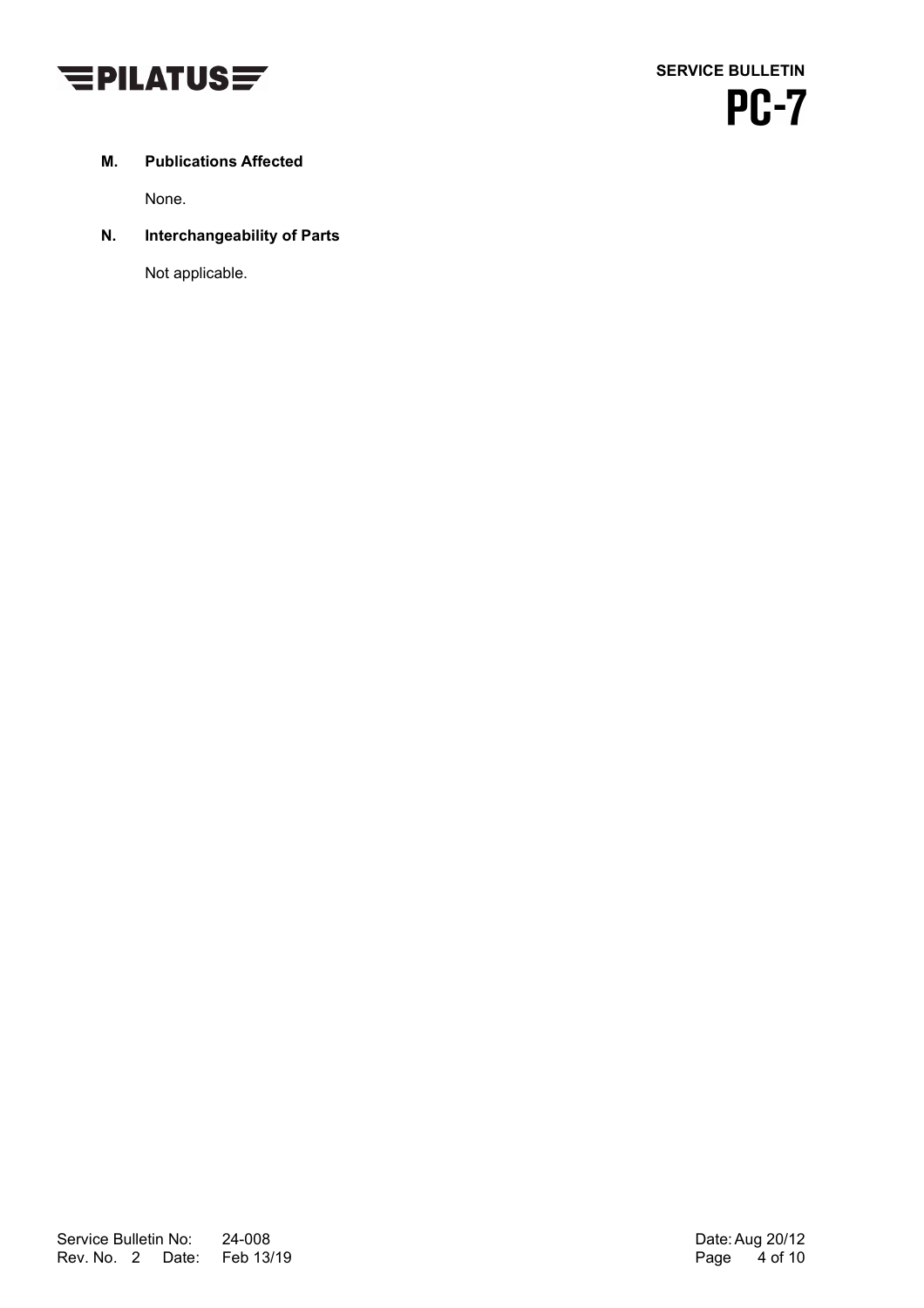

### **2. Material Information**

### **A. Material**

No modification kit is necessary to do this Service Bulletin.

Operators who require further information on Price and Availability should contact their Customer Liaison Manager at:

> Pilatus Aircraft Ltd, 6371 Stans, Switzerland.

Operators are requested to advise Pilatus Aircraft Ltd. of the Manufacturer's Serial Number (MSN), the flying hours and landings of aircraft which are allocated for this Service Bulletin using the Service Bulletin Evaluation Form.

### **B. Material Necessary for Each Aircraft**

### **(1) Material to be Procured**

If necessary, you will need this part to accomplish this Service Bulletin:

| NEW PART NO. DESCRIPTION |                            | <b>OLD PART NO.</b> | OTY |
|--------------------------|----------------------------|---------------------|-----|
| 917.96.92.154            | <b>I PROTECTION SLEEVE</b> |                     |     |

**NOTE:** The protection sleeve (P/N 917.96.92.154) is only necessary if you find chafed wires during the inspection (Ref. Para 3.B.(3)).

# **(2) Operator Supplied Materials**

For Config. 1 aircraft, Ref. AMM P2-A-20-31-00-00A-070A-A.

For Config. 2 aircraft, Ref. AMM 20-31-00-00.

| MATERIAL NO.   DESCRIPTION |                  |     | <b>QTY IREMARKS</b> |
|----------------------------|------------------|-----|---------------------|
| P09-005                    | <b>CABLE TIE</b> | A/R |                     |
| P09-008                    | <b>CABLE TIE</b> | A/R |                     |
| P09-014                    | <b>CABLE TIE</b> | A/R |                     |

# **C. Material Necessary for Each Spare**

None.

# **D. Re-identified Parts**

None.

# **E. Tooling - Cost and Availability**

Not applicable.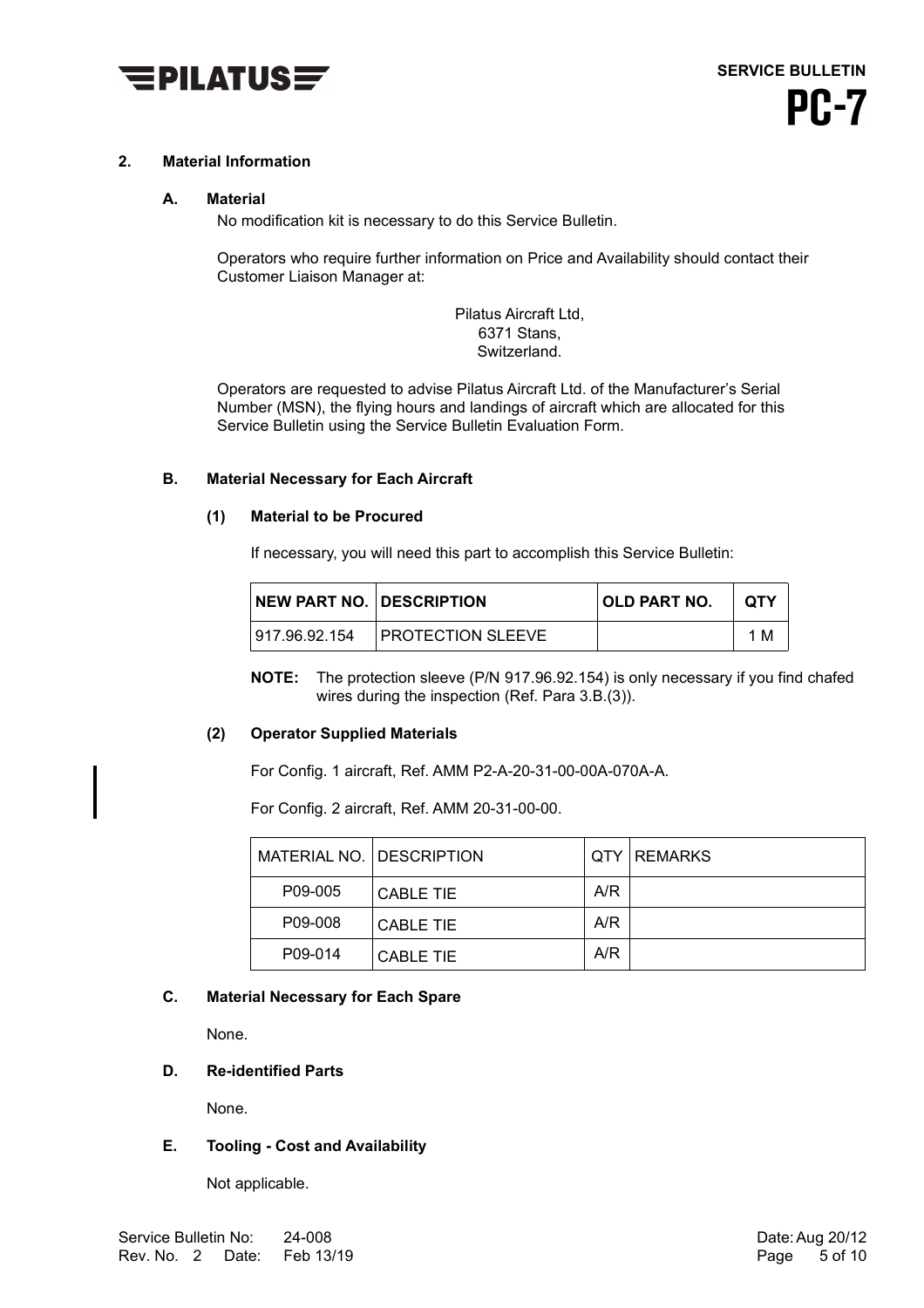

### **3. Accomplishment Instructions**

### **A. Preparation**

For Config. 1 aircraft:

Remove the access panel F5 (Ref. AMM, P2-A-06-40-00-00A-055A-A).

For Config. 2 aircraft:

Remove the access panel F5 (Ref. AMM, 12-00-00).

# **B. Inspection**

- (1) Do a visual inspection of all the wires below the panel F5 for signs of chafing and contact with the casings of the Line Replacement Units (LRUs), panel edges and/or Environmental Control System (ECS) hoses.
- (2) If you find signs of chafing and you can see the bare wires under the insulation, replace the wire(s). If necessary, contact Pilatus for more information.
- (3) If you find signs of chafing but you cannot see bare wires under the insulation:
	- (a) Cut a piece of the protection sleeve (P/N 917.96.92.154) long enough to cover the chafed wires plus an additional 25 mm (1 in.) at each end.
	- (b) Remove the cable ties as necessary in the length of the chafed wires.
	- (c) Put the protection sleeve (P/N 917.96.92.154) in position around the affected cable loom. Make sure there are no cable ties beneath the protection sleeve (P/N 917.96.92.154).
	- (d) Wrap the protection sleeve (P/N 917.96.92.154) around the wires in the affected cable loom and keep it in position with the cable ties (Material No. P09-005, Material No. P09-008, and / or Material No. P09-014).
	- (e) Make sure the ends of the cable ties (Material No. P09-005, Material No. P09-008, and / or Material No. P09-014) cannot cause damage to the adjacent wires and cables.
- (4) Do a visual inspection of the metal clips on the demist hoses to make sure they are not in contact with the wiring looms.
- (5) If you find signs of contact with the wiring looms, adjust the orientation of the clips to put their sharp edges away from the wiring loom.
- (6) Report your findings to Pilatus.

# **C. Job Close-Up**

(1) Remove all equipment, materials and tools from the work area. Make sure that the work area is clean.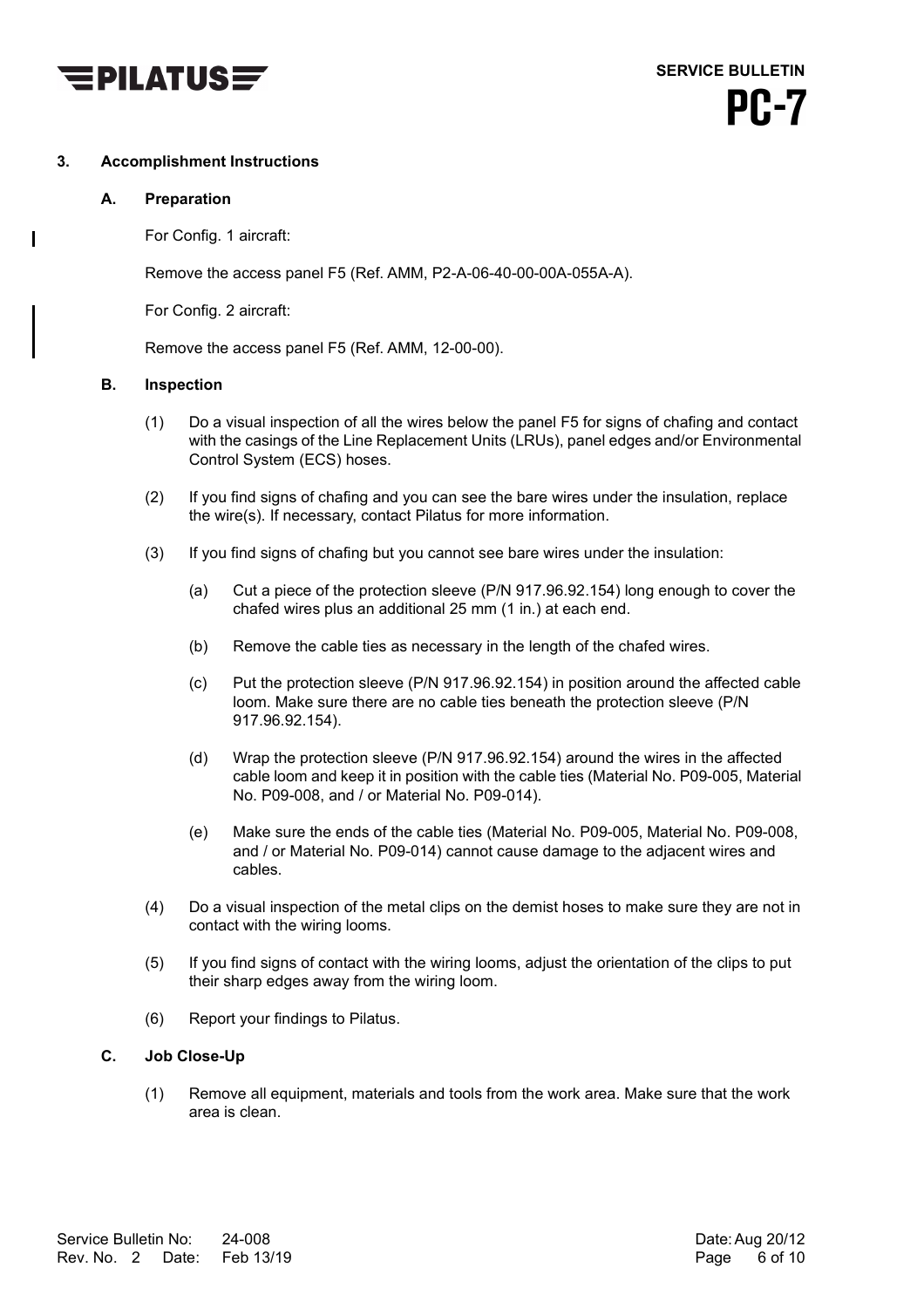

- (2) Install the access panel F5:
	- For Config. 1 aircraft (Ref. AMM, P2-A-06-40-00-00A-055A-A)
	- For Config. 2 aircraft (Ref. AMM, 12-00-00).

# **D. Documentation**

- (1) Make an entry in the Aircraft Logbook that this Service Bulletin has been incorporated.
- (2) Use the Service Bulletin Evaluation Sheet and report your results and the serial number of the aircraft to PILATUS.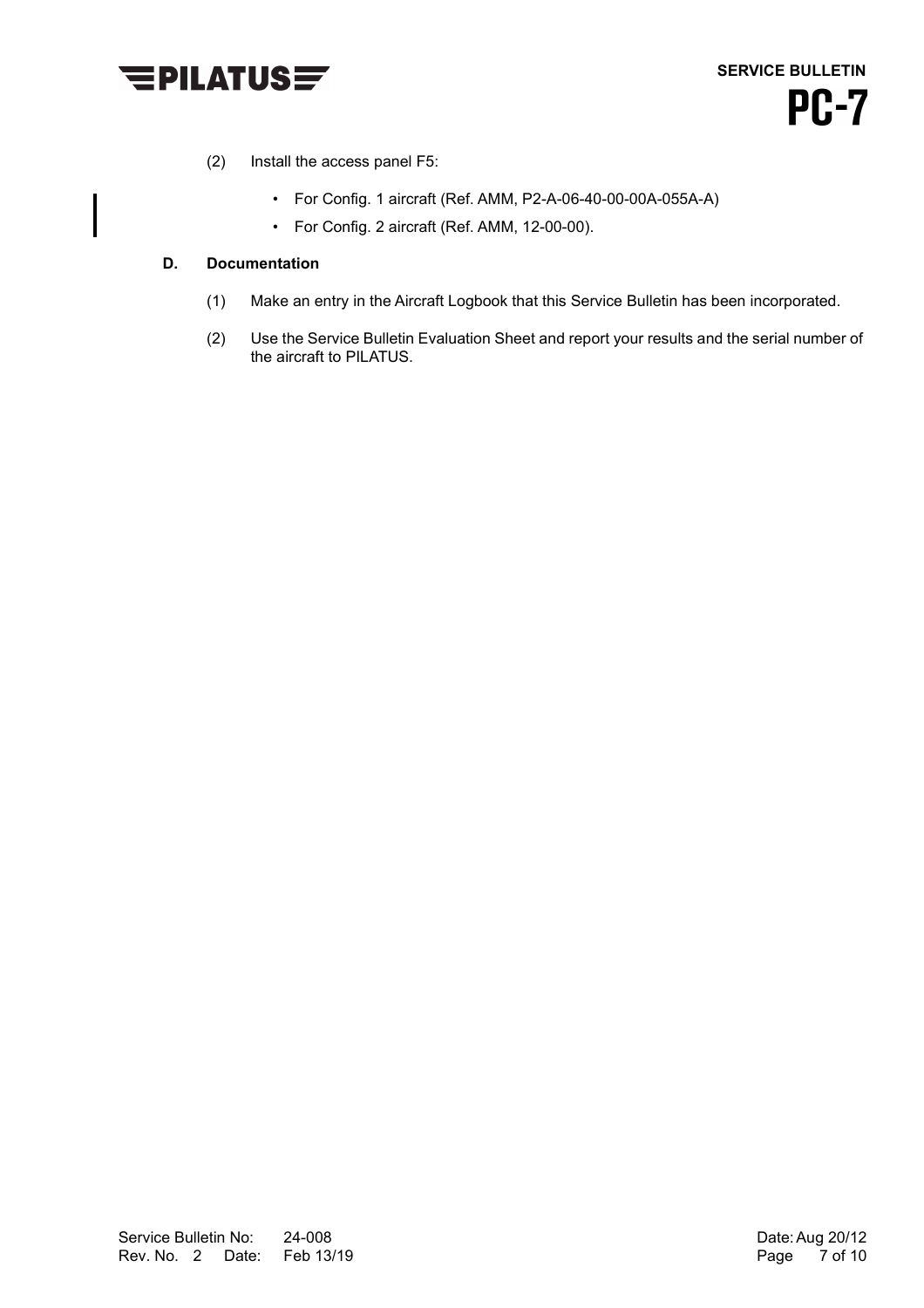



INTENTIONALLY BLANK

Service Bulletin No: 24-008 Date: Aug 20/12 Rev. No. 2 Date: Feb 13/19 Page 8 of 10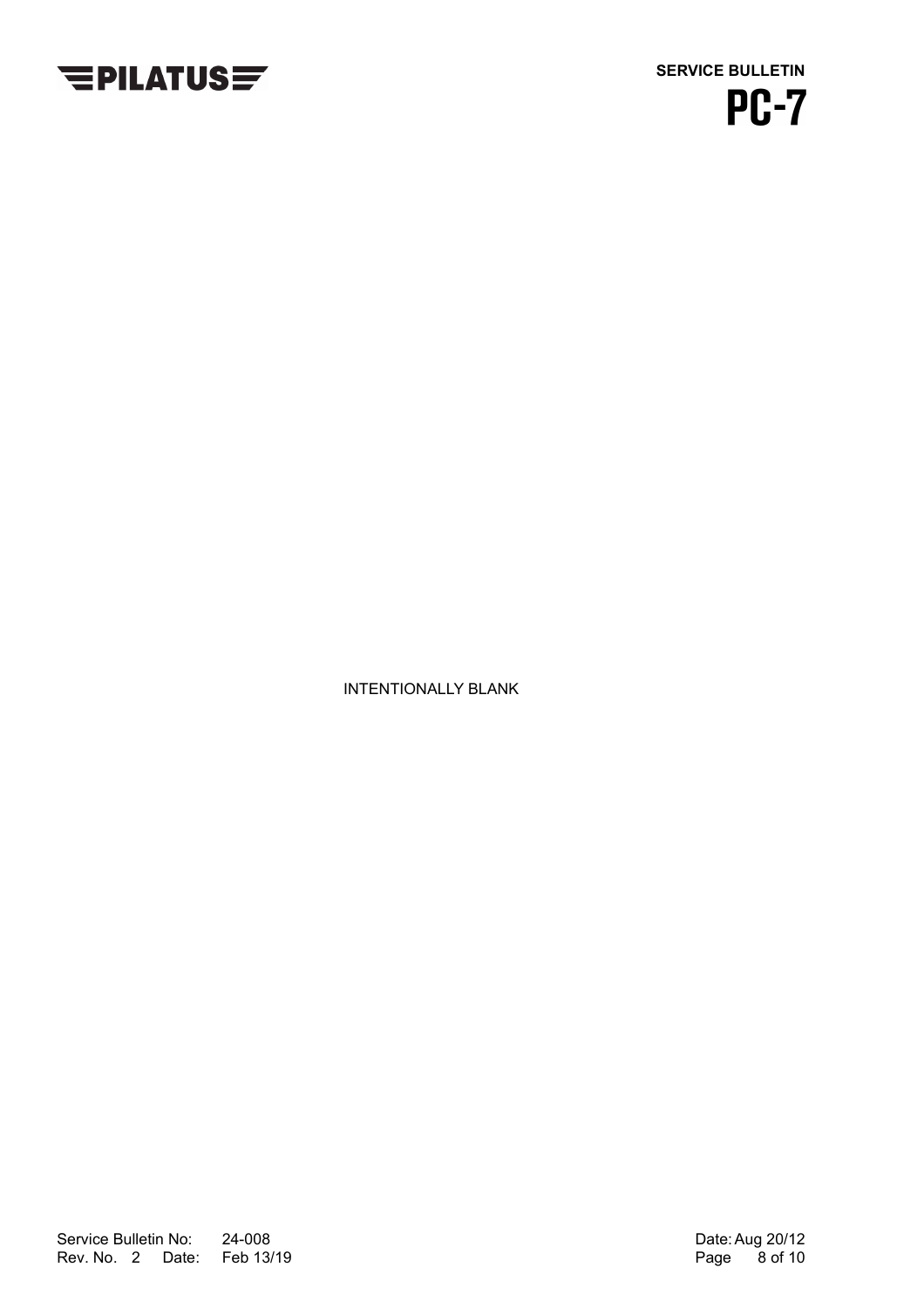

| <b>SERVICE BULLETIN EVALUATION SHEET FOR SB No. 24-008</b>                          |                                                                                                    |                                   |  |                                                                                             |  |  |
|-------------------------------------------------------------------------------------|----------------------------------------------------------------------------------------------------|-----------------------------------|--|---------------------------------------------------------------------------------------------|--|--|
| <b>Title</b>                                                                        | <b>Electrical Power - General</b><br>Inspection for Chafing of the Electrical Wires Below Panel F5 |                                   |  |                                                                                             |  |  |
| <b>Customer</b>                                                                     |                                                                                                    |                                   |  |                                                                                             |  |  |
| <b>Service Center</b>                                                               |                                                                                                    |                                   |  |                                                                                             |  |  |
| <b>EMBODIMENT REPORTING</b>                                                         |                                                                                                    |                                   |  |                                                                                             |  |  |
|                                                                                     | This SB has been embodied:                                                                         |                                   |  | On the entire fleet                                                                         |  |  |
|                                                                                     |                                                                                                    | <b>Only partially</b>             |  |                                                                                             |  |  |
|                                                                                     |                                                                                                    |                                   |  | Provide embodiment details per aircraft (use additional copies of this table, if necessary) |  |  |
| <b>MSN</b>                                                                          |                                                                                                    | <b>Flying Hours</b><br><b>MSN</b> |  | <b>Flying Hours</b>                                                                         |  |  |
|                                                                                     |                                                                                                    |                                   |  |                                                                                             |  |  |
|                                                                                     |                                                                                                    |                                   |  |                                                                                             |  |  |
|                                                                                     |                                                                                                    |                                   |  |                                                                                             |  |  |
|                                                                                     |                                                                                                    |                                   |  |                                                                                             |  |  |
|                                                                                     |                                                                                                    |                                   |  |                                                                                             |  |  |
| <b>Additional embodiment comments/findings</b>                                      |                                                                                                    |                                   |  |                                                                                             |  |  |
|                                                                                     |                                                                                                    |                                   |  |                                                                                             |  |  |
|                                                                                     |                                                                                                    |                                   |  |                                                                                             |  |  |
|                                                                                     |                                                                                                    |                                   |  |                                                                                             |  |  |
|                                                                                     |                                                                                                    |                                   |  |                                                                                             |  |  |
|                                                                                     |                                                                                                    |                                   |  |                                                                                             |  |  |
| <b>EDITORIAL COMMENTS</b><br>(procedure, kit quality, suggested improvements, etc.) |                                                                                                    |                                   |  |                                                                                             |  |  |
|                                                                                     |                                                                                                    |                                   |  |                                                                                             |  |  |
|                                                                                     |                                                                                                    |                                   |  |                                                                                             |  |  |
|                                                                                     |                                                                                                    |                                   |  |                                                                                             |  |  |
|                                                                                     |                                                                                                    |                                   |  |                                                                                             |  |  |
|                                                                                     |                                                                                                    |                                   |  |                                                                                             |  |  |
|                                                                                     |                                                                                                    |                                   |  |                                                                                             |  |  |
|                                                                                     |                                                                                                    |                                   |  |                                                                                             |  |  |
| Name                                                                                |                                                                                                    | Signature                         |  | Date                                                                                        |  |  |
|                                                                                     |                                                                                                    |                                   |  |                                                                                             |  |  |
| Please complete and forward this form to:                                           |                                                                                                    |                                   |  |                                                                                             |  |  |
| Pilatus Aircraft LTD,                                                               |                                                                                                    |                                   |  |                                                                                             |  |  |
| Customer Technical Support (MCC),                                                   |                                                                                                    |                                   |  |                                                                                             |  |  |
| P.O. BOX 992,                                                                       |                                                                                                    |                                   |  |                                                                                             |  |  |
| 6371 Stans, Switzerland                                                             |                                                                                                    |                                   |  |                                                                                             |  |  |
|                                                                                     | Fax: +41 (0)41 619 6773                                                                            |                                   |  |                                                                                             |  |  |
| Email: Techsupport@pilatus-aircraft.com                                             |                                                                                                    |                                   |  |                                                                                             |  |  |
| SERVICE BULLETIN EVALUATION SHEET                                                   |                                                                                                    |                                   |  |                                                                                             |  |  |